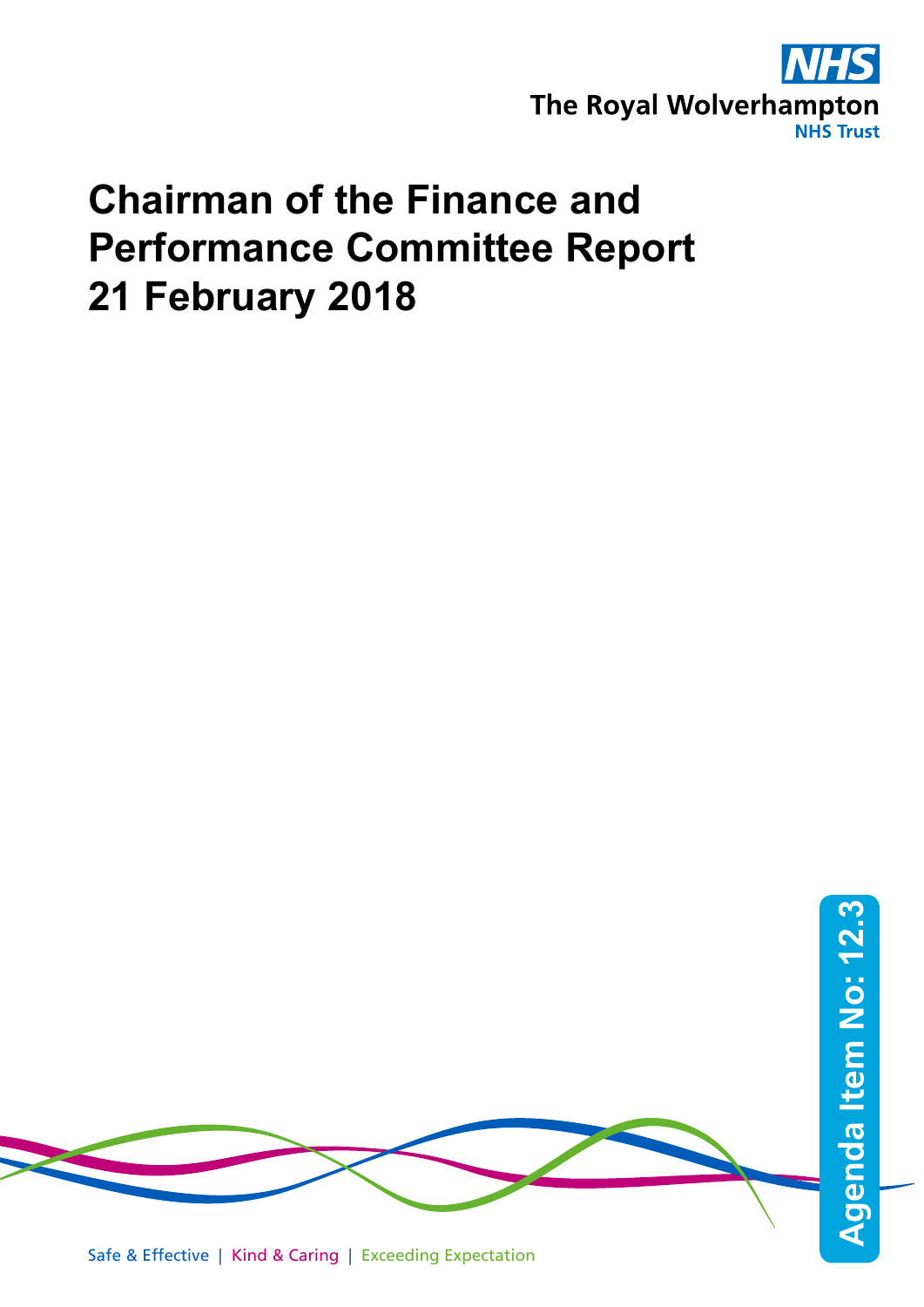# **ASSURANCE/ESCALATION Report of the Finance and Performance Committee**

| <b>PREPARED BY</b>         | Chairman of the Finance and Performance Committee                                                                           |   |
|----------------------------|-----------------------------------------------------------------------------------------------------------------------------|---|
| <b>DATE PREPARED</b>       | 21 <sup>st</sup> February 2018                                                                                              |   |
| <b>SUBJECT</b>             | Chairman's Summary Report                                                                                                   |   |
| <b>PURPOSE</b>             | To provide assurance to the Board in relation to all delegated responsibilities of the Finance and<br>Performance Committee |   |
| <b>STRATEGIC OBJECTIVE</b> |                                                                                                                             |   |
| <b>OVERVIEW OF</b>         | CQC STANDARDS (For Use of Resources)                                                                                        | X |
| <b>ASSURANCE</b>           | <b>NHSLA</b>                                                                                                                |   |
| <b>THEMES/INDICATORS</b>   | <b>OTHER REGULATORY STANDARDS - Statutory Financial Duties</b>                                                              |   |
| <b>HIGHLIGHTED IN THE</b>  | NATIONAL GUIDANCE/NATIONAL AUDITS                                                                                           | x |
| <b>REPORT</b>              | <b>EXTERNAL REVIEWS</b>                                                                                                     | x |
|                            | <b>INTERNAL REVIEWS</b>                                                                                                     | x |
|                            | CLINICAL OUTCOMES                                                                                                           |   |
|                            | TRENDS/RECURRENT THEMES                                                                                                     |   |
|                            | <b>CLINICAL EFFECTIVENESS</b>                                                                                               |   |
|                            | <b>BAF/RISK REGISTERS</b>                                                                                                   | x |

# **1. Current report - Emerging issues for report (summarise issues or information impacting on the area/compliance/ indicator)**

| <b>Assurance</b>          | <b>Specific Item/issue</b>                                                                                                                                                        | <b>Summary of Assurance (internal or External)</b>                                                                                                                                                                                                                                                              |                                                                                                                                                                                                                                                                                                                                                                                                    | <b>Outcome and</b>                                                                                                               |
|---------------------------|-----------------------------------------------------------------------------------------------------------------------------------------------------------------------------------|-----------------------------------------------------------------------------------------------------------------------------------------------------------------------------------------------------------------------------------------------------------------------------------------------------------------|----------------------------------------------------------------------------------------------------------------------------------------------------------------------------------------------------------------------------------------------------------------------------------------------------------------------------------------------------------------------------------------------------|----------------------------------------------------------------------------------------------------------------------------------|
| Theme/In                  | <b>Reviewed</b>                                                                                                                                                                   | Positive                                                                                                                                                                                                                                                                                                        | Negative                                                                                                                                                                                                                                                                                                                                                                                           | any on-going                                                                                                                     |
| dicator                   |                                                                                                                                                                                   |                                                                                                                                                                                                                                                                                                                 |                                                                                                                                                                                                                                                                                                                                                                                                    | risk                                                                                                                             |
| Board Assurance Framework | Cost Improvement<br>Programme (CIP)<br>achievement.<br>In support of SR8 on<br>the BAF (that there is<br>a failure to deliver<br>the recurrent CIP).                              | The Trust is identifying non-<br>recurrent contributions to<br>the plan which totalled<br>c£7m in the previous year.<br>There are on-going<br>discussions with<br>consultants with regard to<br>efficiency opportunities<br>using the safehands<br>technology.<br>Forecast delivery has<br>improved each month  | At month 10 the Trust is forecasting<br>to deliver £18.946m for all schemes<br>with PIDs. Of which, the Trust's<br>recurrent YTD delivery is £4.981m<br>with forecast outturn of £6.491m and<br>Trust's<br><b>YTD</b><br>the<br>non-recurrent<br>delivery is £11.376m with forecast<br>outturn of £12.456m.<br>Given the material unidentified CIP<br>the committee maintained the risk as<br>red. | <b>Initial risk is</b><br>rated red and<br>remains red.                                                                          |
| Board Assurance Framework | Mid Staffordshire<br>FT transaction.<br>In support of SR4 on<br>the BAF (that there is<br>an adverse impact on<br>the Trust due to the<br>£6m deficit support<br>not being paid). | The Trust maintains contact<br>with NHS Improvement (as<br>the agent of the DoH) and<br>has submitted the original<br>business case and a review<br>of the business case in<br>evidence of supporting the<br>continued funding for at<br>least 2017-2019.<br>The Trust has escalated to<br>the NHSI national FD | This risk is to the sustainability of<br>services and impact upon RWT due to<br>the non-continuation of the £6M<br>deficit support from the DoH.<br>The risk is that NHS Improvement has<br>yet to formally pay the deficit support<br>monies.<br>Given the lack of payment/agreement<br>to fund at Month 8 the committee<br>expressed concern on this and<br>increased the risk rating to red.    | Initial in year<br>score red<br>- high amber<br>at Month 7<br>but has been<br>rescored red<br>upon<br>challenge by<br>Committee. |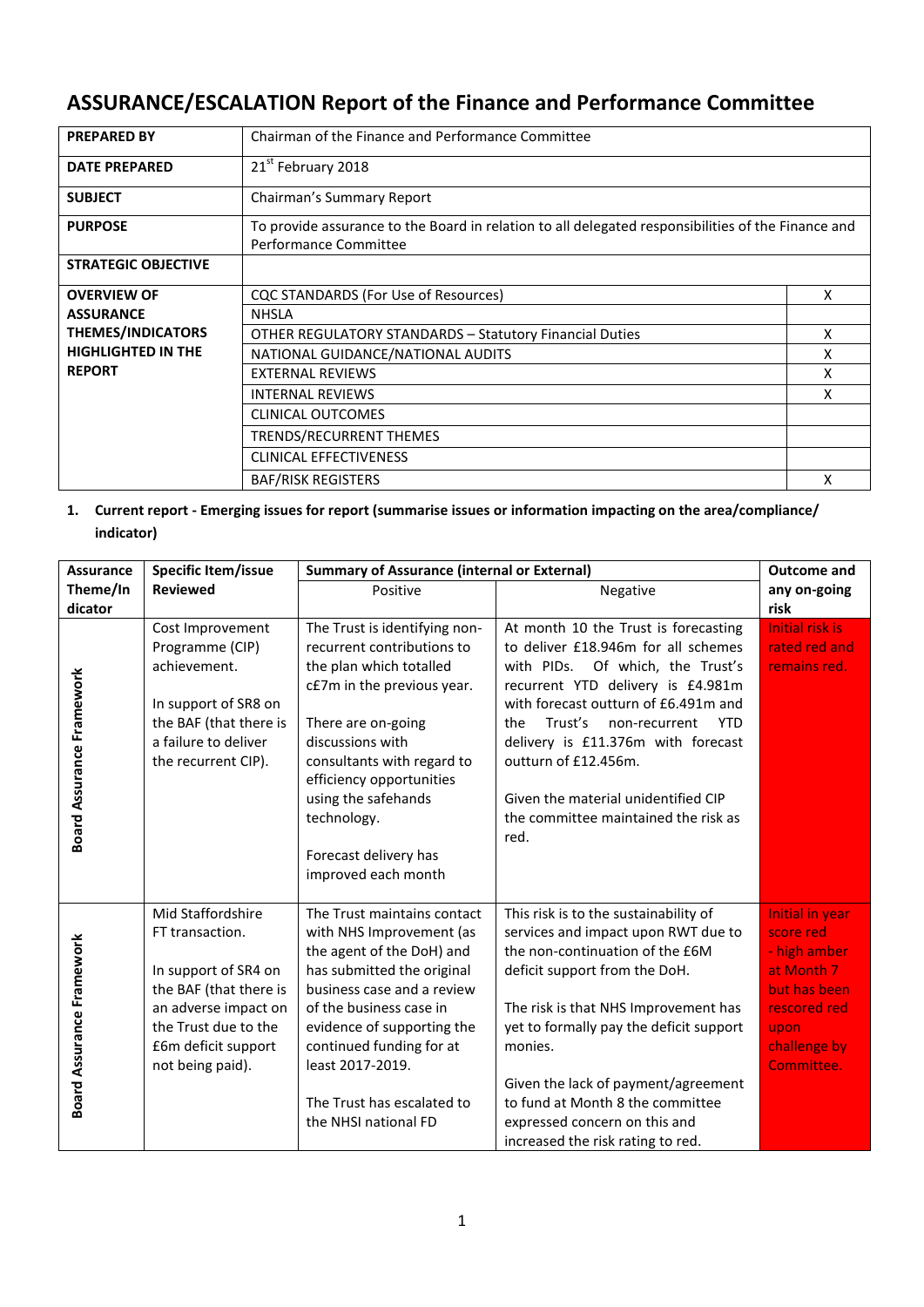| <b>Board Assurance Framework</b> | Loss of Emergency<br>Admissions Income.<br>In support of SR9 on<br>the BAF (that the<br>underlying deficit has<br>not been resolved).                                 | The Trust has commenced<br>discussions with<br>Wolverhampton CCG on risk<br>and gain share<br>arrangements for this<br>activity.<br>A model enabling the cost<br>categorisation of contract<br>activity has been jointly<br>shared and joint agreement<br>of the activity is being<br>pursued.<br>AEC/Frailty business case<br>has been developed | The Trust lost a significant amount of<br>income through its revised pathways<br>of care that appropriately ensured the<br>Trust did not admit some patients.<br>The estimated loss of this revised<br>pathway was £4.8M in 2016/17. The<br>Trust is chasing a date for the<br>arbitration case to be heard.<br>The risk is that the revised pathway<br>continues into 2017/18 and further<br>work on frailty and ambulatory<br>patients could increase the income<br>loss. | <b>Initial risk is</b><br>rated amber<br>and remains<br>amber.                      |
|----------------------------------|-----------------------------------------------------------------------------------------------------------------------------------------------------------------------|---------------------------------------------------------------------------------------------------------------------------------------------------------------------------------------------------------------------------------------------------------------------------------------------------------------------------------------------------|-----------------------------------------------------------------------------------------------------------------------------------------------------------------------------------------------------------------------------------------------------------------------------------------------------------------------------------------------------------------------------------------------------------------------------------------------------------------------------|-------------------------------------------------------------------------------------|
| <b>Board Assurance Framework</b> | Sustainability and<br>Transformation (STF)<br>Payment.<br>In support of SR10 on<br>the BAF (that the<br>Trust generates<br>insufficient cash for<br>its commitments). | Month 10 figures meet<br>NHSI trajectories                                                                                                                                                                                                                                                                                                        | The Trust has discussed a variance to<br>the control total with NHS<br>Improvement for 2017/18 which will<br>see the Trust delivering a £4.3m<br>deficit.<br>The Q4 STF payment therefore<br>remains at risk.<br>The Trust will not achieve the<br>quarterly (Q3) A&E performance<br>element of the STF payment.                                                                                                                                                            | Initial risk is<br>rated high red<br>and is now<br>low red.                         |
| Board Assurance Framework        | Capital Programme.<br>In support of SR11 on<br>the BAF (that the<br>condition and quality<br>of the estate may<br>deteriorate).                                       | NHSI has approved the<br>request to increase the CRL.                                                                                                                                                                                                                                                                                             | The Trust has constrained capital<br>available due to the reduced<br>depreciation resulting from the<br>Alternative Site Valuation<br>methodology on valuing its assets.<br>The risk remains that the Stroke and<br>Pathology projects will place renewed<br>pressure on the capital programme if<br>they are not funded centrally.                                                                                                                                         | <b>Initial risk is</b><br>rated high<br>amber and<br>altered to<br>medium<br>amber. |
| <b>Risk Register</b>             | Material outstanding<br>Invoice with<br>Wolverhampton CCG<br>for £4.8m                                                                                                | The Trust maintains its<br>position that it is providing<br>the right care for patients<br>but losing material monies<br>as a result and expects the<br>fixed cost/transitional costs<br>should be recognised.<br>The Trust is chasing a date<br>for the resolution of the<br>arbitration case                                                    | This was raised again with NHS<br>Improvement on 24 <sup>th</sup> October 2017.<br>This was followed up with a<br>communication to the Regional<br>Director of Finance on 14 November<br>and discussed on 15 December 2017.<br>The Regional Director of Finance<br>confirmed in January 2018 that the<br>case would be heard as a formal<br>arbitration case but no date has yet<br>been notified.                                                                          | Initial risk is<br>rated amber<br>and remains<br>amber.                             |
| <b>Additional Items:</b>         | See updated progress report                                                                                                                                           | Provide Details of further actions for mitigation of above issues/risks:                                                                                                                                                                                                                                                                          |                                                                                                                                                                                                                                                                                                                                                                                                                                                                             |                                                                                     |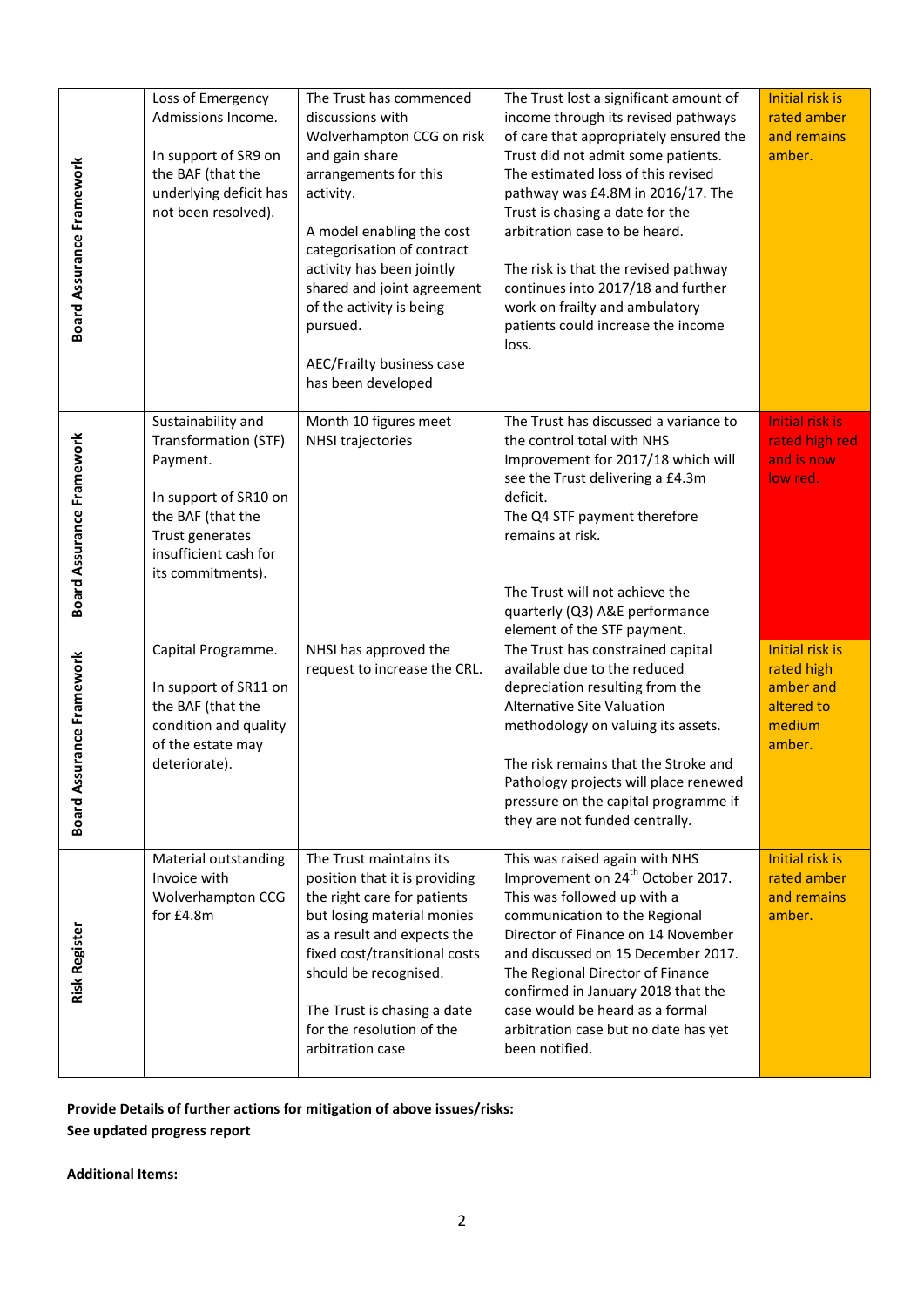| Specific item/Issue                                                                                            | Lead                                 | Due Date                                                    | Status * |
|----------------------------------------------------------------------------------------------------------------|--------------------------------------|-------------------------------------------------------------|----------|
| The Committee will examine in more<br>detail:                                                                  |                                      |                                                             |          |
| 5 year backlog programme<br>-<br>Cash flow update<br>$\overline{\phantom{0}}$<br><b>Budget Training Report</b> | CFO/HoED<br><b>CFO</b><br><b>CFO</b> | <b>March 2018</b><br><b>March 2018</b><br><b>March 2018</b> |          |

# **Status \***

| <b>Action In Progress</b><br>Action not yet<br>but not on target or<br>initiated<br>target has expired | <b>Action in progress</b><br>and on target | <b>Action Completed</b> |
|--------------------------------------------------------------------------------------------------------|--------------------------------------------|-------------------------|
|--------------------------------------------------------------------------------------------------------|--------------------------------------------|-------------------------|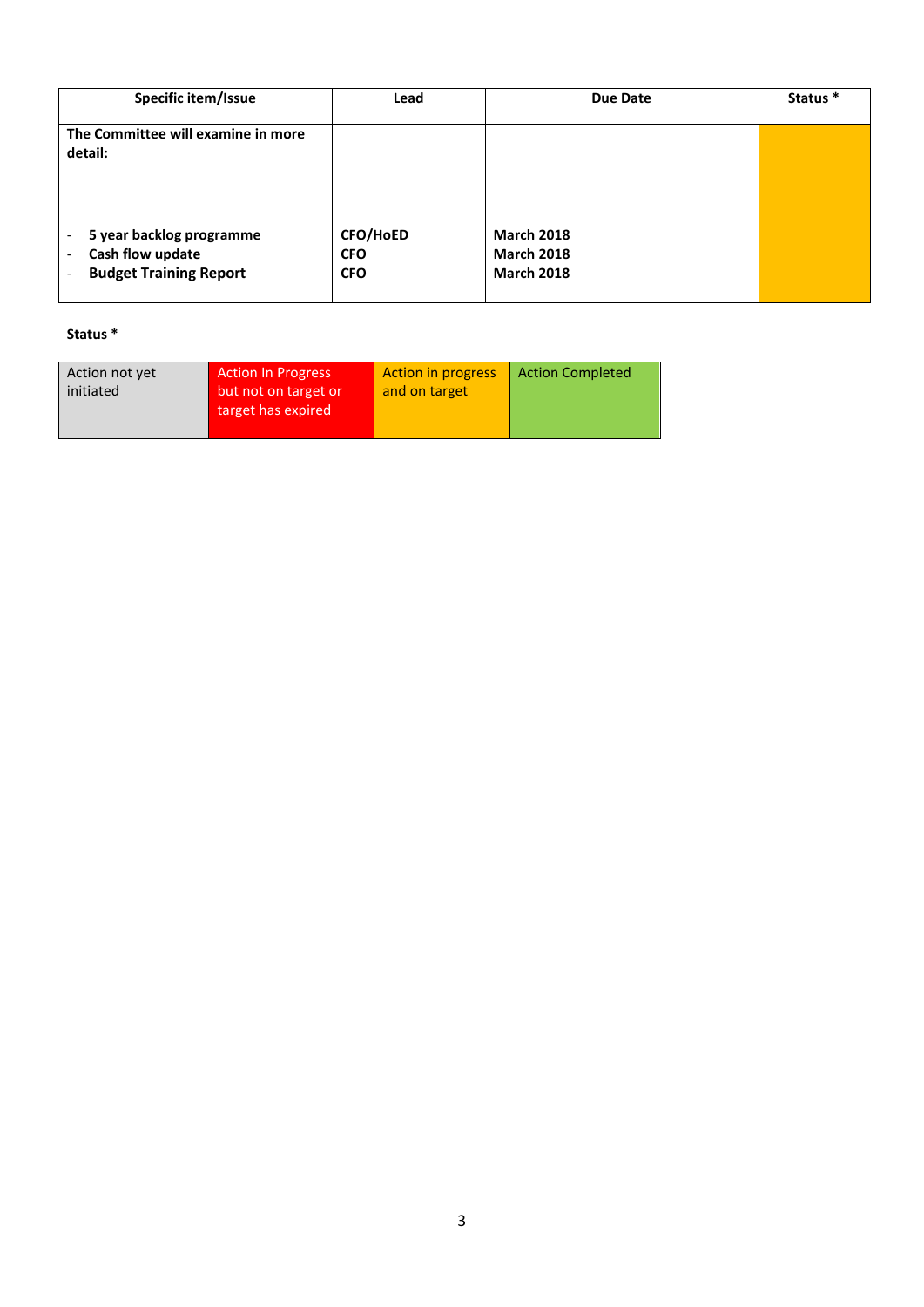#### **2. Summary, conclusion and recommendations from meeting held on 21st February 2018:**

- a) The Committee discussed the NIHR CRN: West Midlands Report and highlighted the following:
	- The final submission for Quarter 3 2017/18 was submitted on  $25<sup>th</sup>$  January 2018. The CRN reported an under spend of approximately £70k against the full annual allocation of £27.4m this represents 0.26% of the total allocation and is within the guidelines. The £70k has now been allocated and will be fully utilised by the year end.
	- Annual Financial Plan Final allocations were confirmed by NIHR to be £27.6m (17/18 £27.2m). This leaves £467k (£1.7%) to allocate, the guidelines allow a 10% unallocated rate at the start of the year. B Chanian stated that the executive team will consider options to use the £467k for any emerging priorities within the year.
	- HLO2a and HLO7 targets had slipped last quarter. P Boyle stated that an action plan is in place to improve HLO2a. However, it is acknowledged that it will take some time for older studies, where the recruitment targets were unrealistic, to close and so not anticipating to meet the target for HLO2a during 2018/19.
- b) The Committee discussed the BAF:

### - **Payment of £6M MSFT Transition Funding (SR4)**

The CFO had escalated the £6m funding issue to the NHSI national FD. A discussion also took place regarding the £4.8m CCG disputed invoice. The Trust were seeking assurance regarding an arbitration date. The Committee felt that the lack of resolution of these issues was unsatisfactory and represented a material risk to the Trust but accepted that the Trust was taking all reasonable steps to resolve the issues

- c) The Committee discussed the **finance report for Month 10 and highlighted the following issues**:
	- The Trust had a strong financial performance in month 10. The in-month financial performance demonstrates that the Trust dealt well with winter related activity as the Trust had predicted the loss of elective income but this was more than recovered by non-elective income. The cost of delivering the activity was also high with pay overspent by **£0.9m** in-month. After taking out one-off winter pressures funding of **£423k** the Trust delivered a small in month surplus of **£40k**. However, despite the strong in-month performance, the **year to date position is £1.1m** behind plan.
	- The Trust's cash position **was a balance of £14.5m which was £18.3m below** plan. However, weekly monitoring takes place and it is not expected that distress financing will be required.
	- At month 10 **patient income was cumulatively £1.1m adverse to plan.**
	- **Expenditure was £0.9m overspent** to plan due to a number of issues:
		- \* Division 1 is overspent by £235k
		- \* Division 2 is overspent by £646k
		- \* Primary care is overspent by £77k
		- \* Estates, facilities and corporate are underspent by £56k
	- The **Committee discussed risks to the financial position,** including the MSFT transaction financial support and the arbitration case for £4.8m.
	- The Committee discussed the **cash and creditor payments position** noting that payments are currently running one week behind schedule. The Committee was reassured that a flexible approach was taken to payment of local suppliers.
- d) The Committee **discussed the Financial Recovery Board report.** It was noted that against the financial target of £26.9m the Trust had increased its forecast to £18.946m. This left a deficit of £7.9m. The recurrent delivery was forecast to be £4.981m and non-recurrently £11.376m.
	- Of this the position at month **10 showed a delivery of £16.357m YTD against the plan of £18.436m YTD**.
	- FRB approved 10 PIDs from Division One with a combined value of £141,001 in year and £352,013 recurrently (these schemes have been included in the £18.946m forecast outturn).
- e) The Committee discussed the **Annual Operating Plan** which is an item for discussion at the Private Board. The Committee tested the level of certainty in relation to the planning assumptions being made and discussed the implications both of accepting and of not accepting the Control Total for the Trust. The deadline of  $8<sup>th</sup>$  March for a response to NHSI was discussed and the Committee felt that the Trust should seek as much intelligence as possible about the position of other trusts.